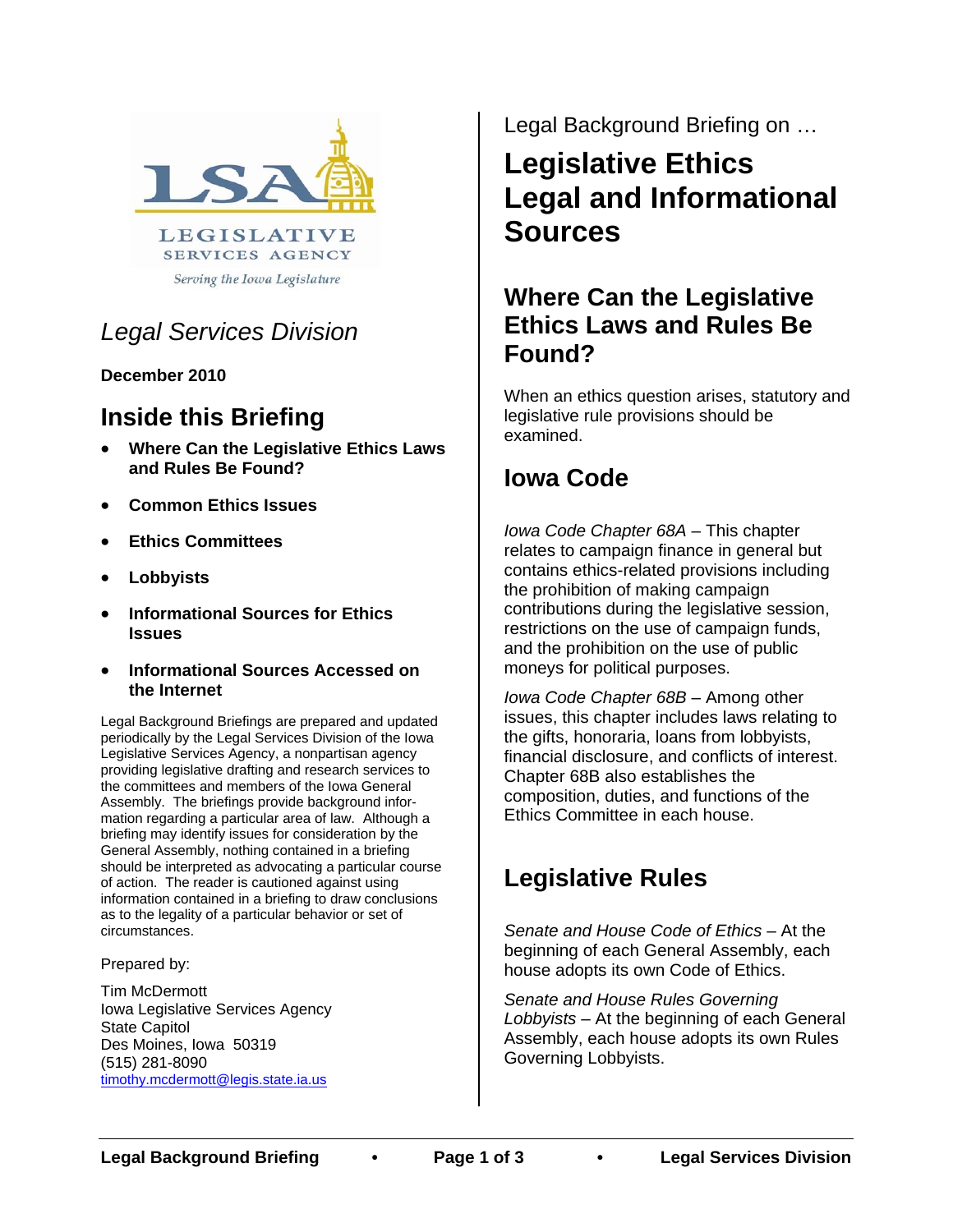## **Common Ethics Issues**

The following are some common ethics issues to consider:

*Gift Law (Iowa Code § 68B.22)* – Prohibits members and immediate family members from accepting or receiving most gifts from restricted donors. Many exceptions to the prohibition are listed in Iowa Code § 68B.22.

*Honoraria and Loans (Iowa Code §§ 68B.23 and 68B.24)* – Prohibits members from seeking or accepting most honoraria from restricted donors and some loans from lobbyists.

*Conflicts of Interest (Iowa Code §§ 68B.2A, 68B.5A, and 68B.7, Senate Code of Ethics rules 4, 8, and 9, and House Code of Ethics rules 2, 3, and 4)* – Examples of potential conflicts include but are not limited to outside employment or activities conflicting with members' official duties or within two years after service, certain appearances before governmental agencies, and use of confidential information to further members' own economic interests.

*Financial Disclosure (Iowa Code §§ 68B.3 and 68B.35, Senate Code of Ethics rules 11 and 26, and House Code of Ethics rules 10 and 17)* – Requires the filing of financial disclosure forms on an annual basis. Forms are obtained from and filed with the Secretary of the Senate and the Chief Clerk of the House.

*Sales (Iowa Code § 68B.3)* – Restricts certain sales of goods and services by members to state agencies.

*Revolving Door Provisions (Iowa Code §§ 68B.5A and 68B.7)* – Restricts, for a period of two years after termination of service, the types of lobbying activities and state government-related activities that a member of the General Assembly can engage in.

*Criminal Prohibitions (Iowa Code § 711.4 and chapters 39A, 721, and 722)* – Provides criminal penalties for extortion, misconduct in office, bribery, and election misconduct.

**Important Note:** Ethics laws apply all year long, in-state and out-of-state.

## **Ethics Committees**

The conduct of members and persons connected with the General Assembly is regulated by various entities. One such entity is the statutory standing Ethics Committee in each house. The membership of each committee consists of six members and is equally divided between the majority and minority parties. The Ethics Committees receive and hear complaints regarding member and lobbyist conduct, prepare a Code of Ethics and Rules Governing Lobbyists, issue advisory opinions, and recommend legislation regarding ethics and lobbying activities.

# **Lobbyists**

Iowa Code § 68B.2 defines the term "lobbyist." One of the ways to determine whether a particular person is a lobbyist is by checking the registered lobbyist lists in each chamber. These lists also identify the client of each lobbyist. Identification of lobbyists is important because lobbyists and their clients are restricted donors and, thus, are governed by the gift law, honoraria, and various other prohibitions in the Iowa Code, the Codes of Ethics, and the Rules Governing Lobbyists.

### **Informational Sources for Ethics Issues**

If questions regarding ethics issues arise, the following sources may be of some assistance:

*The chairperson, ranking member, and other members of the Ethics Committees in the Senate and House* – These committees oversee the ethical conduct of members, lobbyists, and employees connected with the General Assembly.